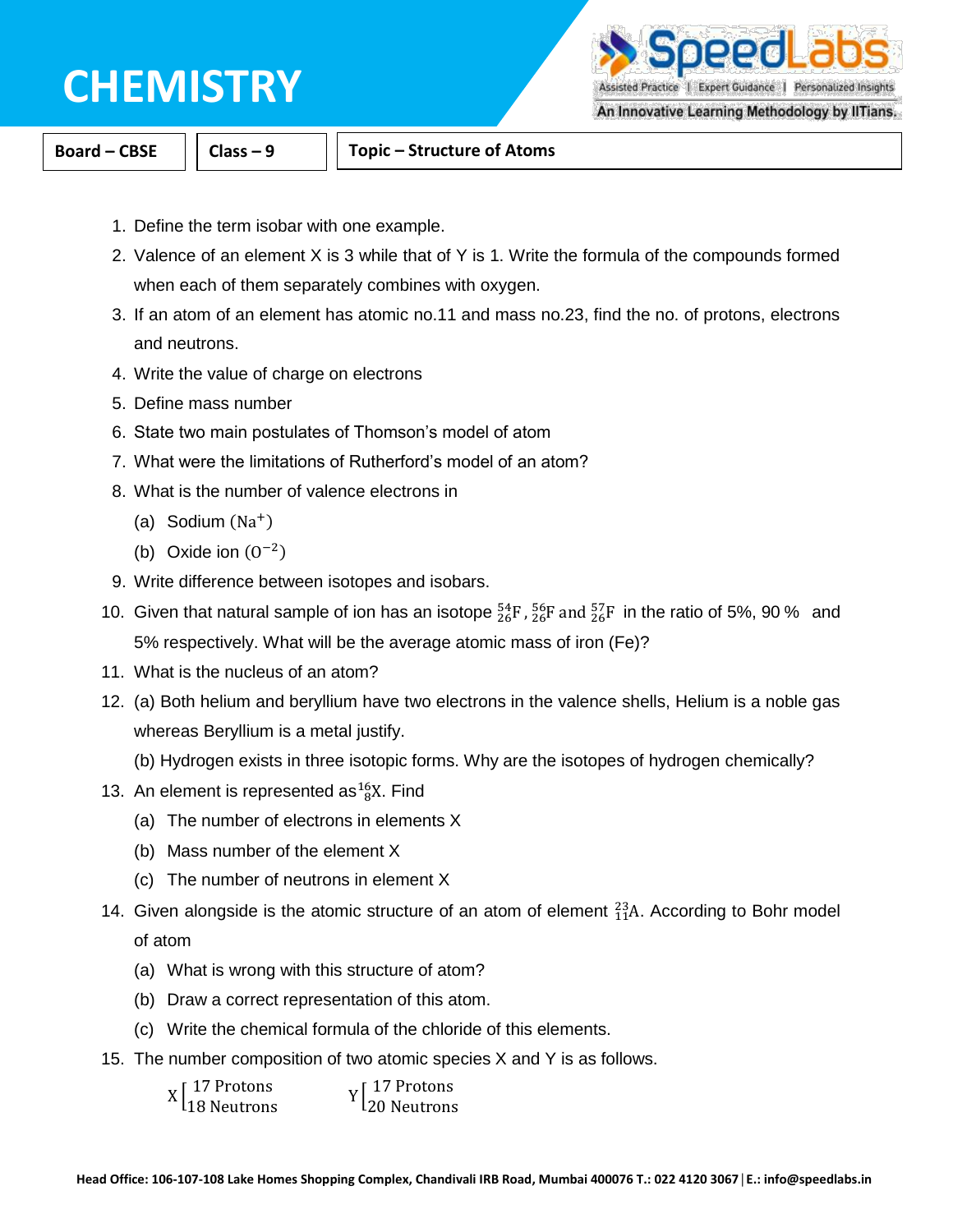

What are their

- (a) Atomic numbers
- (b) Mass numbers?
- (c) What is the relation between these two atomic species? Name the element or elements which they represent.
- 16. (a) Helium atom has an atomic mass of 4u and two protons in its nucleus. How many neutrons do it have?
	- (b) Write down the electronic configuration of oxygen.
	- (c) The atomic mass of an element X is 16.2u. What are the percentages of isotopes of X having atomic numbers and mass number 16 and 18.
- 17. Explain the Rutherford model of atom and Bohr model of atom
- 18. Write the molecular formula of a diatomic gas and a triatomic gas.
- 19. Name the term used for the symbolic representation of a molecule of an element or a compound? Give an example of it.
- 20. In the reaction between copper sulphite and sodium sulphide solutions, when 15.9 g copper sulphate completely reacts with 7.8 g of sodium sulphide it is observed that 9.5 g of copper sulphide is formed. What is the mass of sodium sulphate solution formed?
- 21. Why, the symbol of gold is Au?
- 22. Calculate the formula unit mass of NaHCO3 (At.mass of Na=23u, H=1u,C=12u,O=16u).
- 23. Define Avogadro's constant. Give its value.
- 24. What is the ratio between masses of carbon and oxygen in CO2?
- 25. Define atomicity.
- 26. Nitrogen and hydrogen are present in ammonia in the ratio 14:3 by mass, what would be the mass of nitrogen if the actual mass of hydrogen is 9g.
- 27. Silver nitrate solution was mixed with 5g of sodium chloride solutions to verify law of conservation of mass.8.1 gram of silver chloride was formed and sodium nitrate formed was equal to half of the amount of silver nitrate solution used. What is the amount of  $AgNO<sub>3</sub>$  used and  $NaNO<sub>3</sub>$  formed?
- 28. (i)Taking the example of water, explain the law of constant proportions. (ii)Which postulate of Daltons' atomic theory explains this law?
- 29. What are polyatomic ions? Give any two examples.
- 30. Give the names of elements present in:-
	- (i) Phosphine (ii) Hydrogen bromide (iii) Quick lime (iv) Baking powder.
- 31. Write the formulae and names of compounds formed by combination of: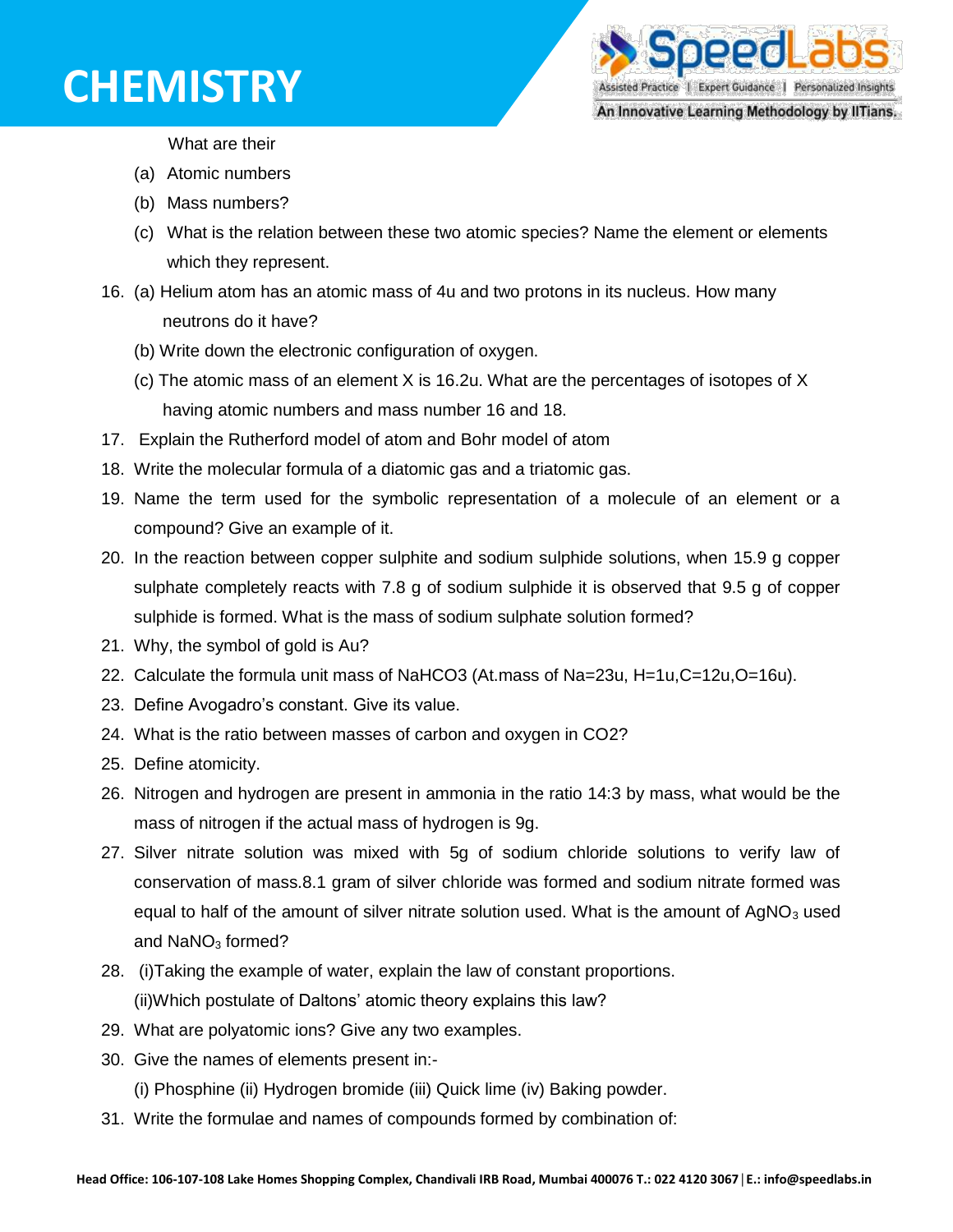peed al Assisted Practice | Expert Guidance | Personalized Insights

An Innovative Learning Methodology by IITians.

i) Fe $3+$  and  $(SO<sub>4</sub>)<sup>2</sup>$ 

(ii)  $NH_4$ <sup>+</sup> and (CO<sub>3</sub>)<sup>2-</sup>

32. Using the valencies, write down the chemical formulae of the following compounds:

(i)Calcium nitrate (ii) Lead acetate (iii) Silica (iv) Baking soda

- 33. Write the chemical formulae of the following compounds.
	- (a) Magnesium chloride
	- (b) Calcium oxide
	- (c) Copper nitrate
	- (d) Aluminium chloride
- 34. Calculate the molar mass of the following substances
	- (a) Ethyne  $C_2H_2$
	- (b) Sulphur molecule  $S_8$
	- (c) Phosphorous molecule P<sup>4</sup>
	- (d) Nitric acid  $HNO<sub>3</sub>$
	- (e) Hydrochloric acid HCl
- 35. What is the mass of
	- (a) 1 mole of nitrogen atoms
	- (b) 4 moles of aluminium atoms
	- (c) 10 moles of oxygen molecules
- 36. Convert into moles
	- (a) 12g of oxygen gas
	- (b) 20g of water
	- (c) 22g of carbon dioxide
- 37. Write the cation and anions in the following compounds
	- (a) CH3COONa
	- (b) NaCl
	- $(c)$  HNO<sub>3</sub>
	- (d)  $MgCl<sub>2</sub>$
- 38. Verify by calculating that
	- (a) 5 moles of carbon dioxide and 5 moles of water do not have the same mass.
	- (b) 240g of calcium and 240g of magnesium elements have a mole ratio3:5.
- 39. Compute the number of ions present in 5.85g of sodium chloride.
- 40. What are ionic and molecular compounds? Give examples.
- 41. Name the element which is used as the reference for atomic mass.
- 42. Write the formulae for the following and calculate the molecular mass for Caustic potash.